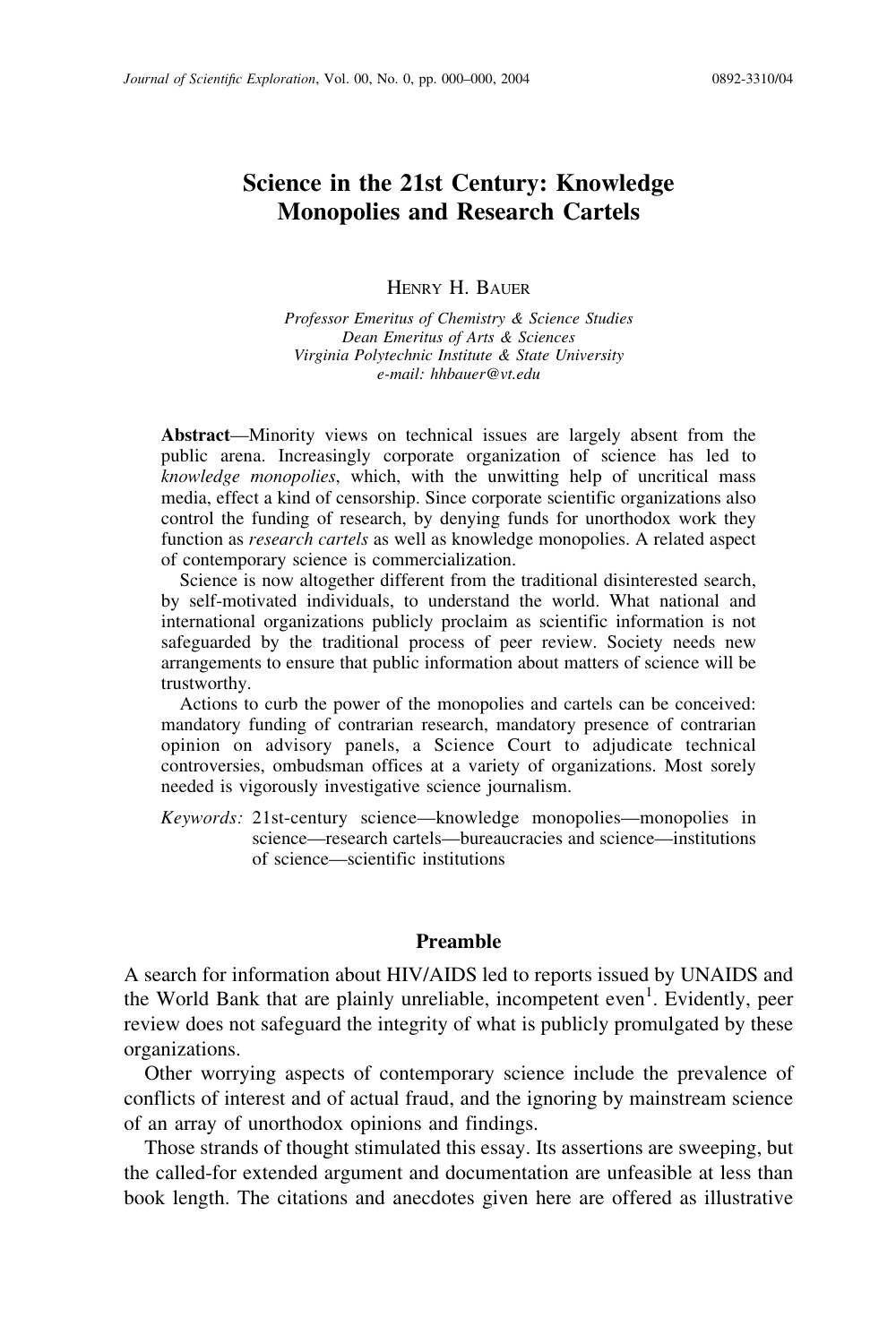only, but should suffice to show that my views are not mere figments. Again, it is unfeasible here to acknowledge every exception or to enter caveats wherever called for; instead, I make the overall concession that the contemporary state of affairs is not monolithic. What I call changes are really trends whose effects vary from place to place, from field to field, and from time to time. But I stand by the main point: supposedly authoritative information about the most salient sciencerelated matters has become dangerously misleading because of the power of bureaucracies that co-opt or control science.

# Science as an Institution

Dysfunction and obsolescence begin to set in, unobtrusively but insidiously, from the very moment that an institution achieves pre-eminence. The leading illustration of this Parkinson's Law (Parkinson,  $1958$ )<sup>2</sup> was the (British) Royal Navy. Having come to rule the seas, the Navy slowly succumbed to bureaucratic bloat. The ratio of administrators to operators rose inexorably, and the Navy's purpose, defense of the realm, became subordinate to the bureaucracy's aim of serving itself. The changes came so gradually that it was decades before their effect became obvious.

Science attained hegemony in Western culture toward the end of the 19th century (Barzun, 2000: 606–607; Knight, 1986). This very success immediately sowed seeds of dysfunction: it spawned scientism, the delusive belief that science and only science could find proper answers to any and all questions that human beings might ponder<sup>3</sup>. Other dysfunctions arrived later: funding through bureaucracies, commercialization, conflicts of interest. But the changes came so gradually that it was the latter stages of the 20th century before it became undeniable that things had gone seriously amiss<sup>4</sup>.

It remains to be appreciated that 21st-century science is a different kind of thing than the ''modern science'' of the 17th through 20th centuries; there has been a ''radical, irreversible, structural'' ''world-wide transformation in the way that science is organized and performed'' (Ziman, 1994: 5, 7). Around 1950, Derek Price (1963/1986) discovered that modern science had grown exponentially, and he predicted that the character of science would change during the latter part of the 20th century as further such growth became impossible<sup>5</sup>. One aspect of that change is that the scientific ethos no longer corresponds to the traditional ''Mertonian''<sup>6</sup> norms of disinterested skepticism and public sharing; it has become subordinate to corporate values. Mertonian norms made science reliable; the new ones described by Ziman  $(1994)$  do not<sup>7</sup>.

# Symptoms

One symptom of change, identifiable perhaps only in hindsight, was science's failure, from about the middle of the 20th century on, to satisfy public curiosity about mysterious phenomena that arouse wide interest: psychic phenomena, UFOs, Loch Ness Monsters, Bigfoot. By contrast, a century earlier, prominent scientists had not hesitated to look into such mysteries as mediumship, which had aroused great public interest.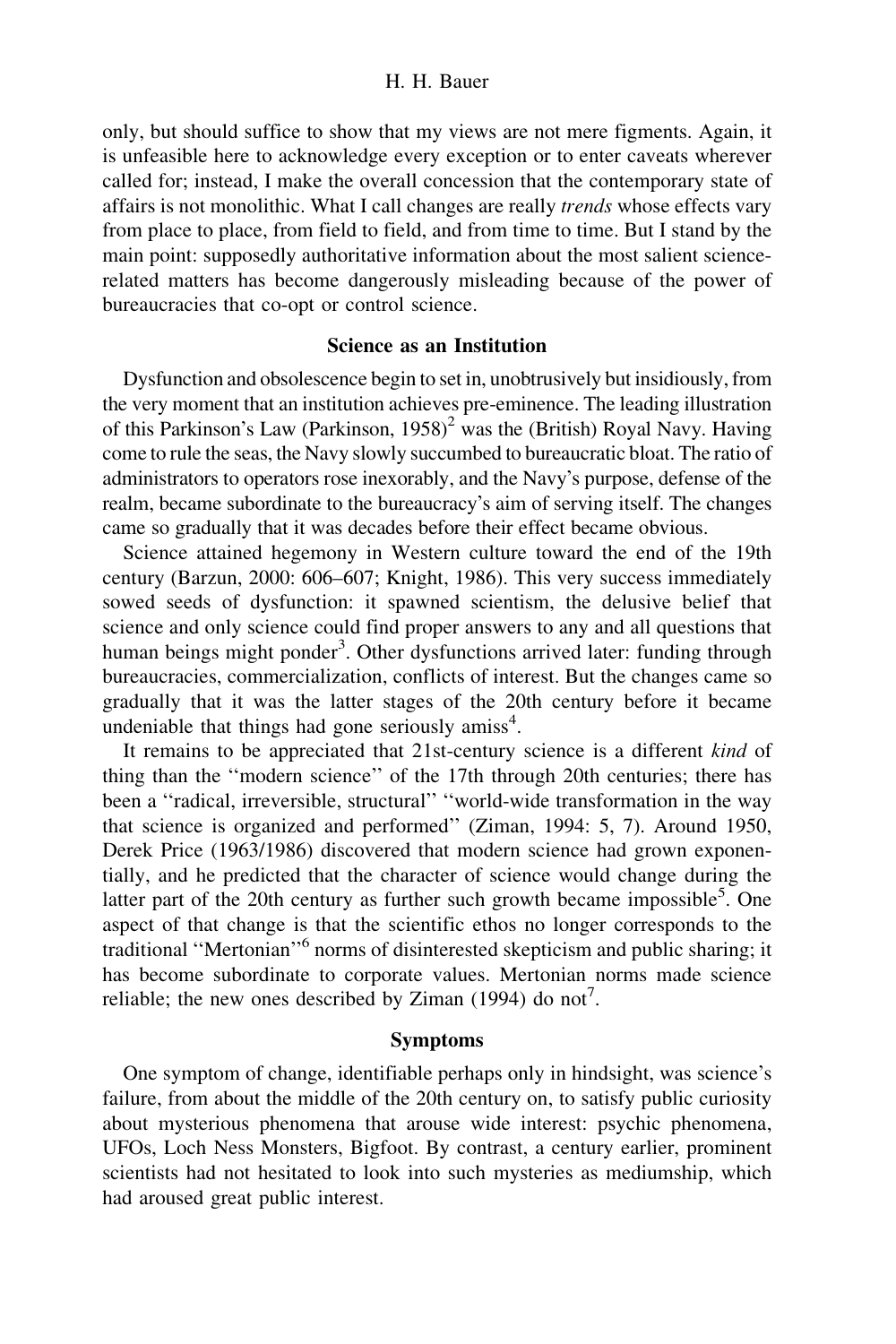My claim here is not that UFOs or mediumship are phenomena whose substance belongs in the corpus of science; I am merely suggesting that when the public wants to know ''What's going on when people report UFOs?'', the public deserves an informed response $\overline{8}$ . It used to be taken for granted that the purpose of science was to seek the truth about all aspects of the natural world<sup>9</sup>. That traditional purpose had been served by the Mertonian norms: Science disinterestedly and with appropriate skepticism coupled with originality seeks universally valid knowledge as a public good.

These norms imply that science is done by independent, self-motivated individuals<sup>10</sup>. However, from about the middle of the 20th century and in certain situations, some mainstream organizations of science were behaving not as voluntary associations of independent individuals but as bureaucracies. Popular dissatisfaction with some of the consequences stimulated ''New Age'' movements. In the 1980s, some scientists were led to form new organizations notably the Society for Scientific Exploration and the International Society of Cryptozoology—specifically to pay attention to matters of public interest that mainstream organizations had been ignoring.

A more widely noticed symptom was the marked increase in fraud and cheating by scientists. In 1981, the U. S. Congress<sup>11</sup> held hearings prompted by public disclosure of scientific misconduct at 4 prominent research institutions. Then, science journalists Broad and Wade (1982) published their sweeping indictment, Betrayers of the Truth: Fraud and Deceit in the Halls of Science. It has become almost routine to read in the NIH Guide of researchers who admitted to fraud and were then barred from certain activities for some specified number of years<sup>12</sup>. In 1989, the National Institutes of Health (NIH) established an Office of Scientific Integrity<sup>13</sup>. So prevalent was dishonesty that the new academic specialty of "research ethics" came into being<sup>14</sup>. Professional scientific organizations drafted or revised codes of ethics. Various groups, including government agencies, attempted to make prescriptive for researchers what had traditionally been taken for granted, namely, something like the Mertonian norms.

This epidemic of cheating in the latter part of the 20th century meant, clearly enough, that an increasing number of scientists were seeking to serve their personal interests instead of the public good of universal knowledge. Scientists have always experienced the temptation to cheat, of course. Like all human beings, they are subject to conflicts of interest between their personal lives and their other activities. But in the latter stages of the 20th century, conflicts of interest became so pervasive, so extreme, as to cast doubt on the integrity of every aspect of science—peer review, publishing, funding (Krimsky, 2003). Articles in the most prestigious medical and nutrition journals are often flawed or biased (Kauffman, 2004). According to Ziman (2000), by about 1980 science had become seriously entangled with commercial interests. Pharmaceutical companies give gifts to physicians and researchers who heap public praise on their products, and they pay doctors and scientists to lend their names to ghostwritten articles in professional publications (Krimsky, 2003: 115 ff.). In 2003 it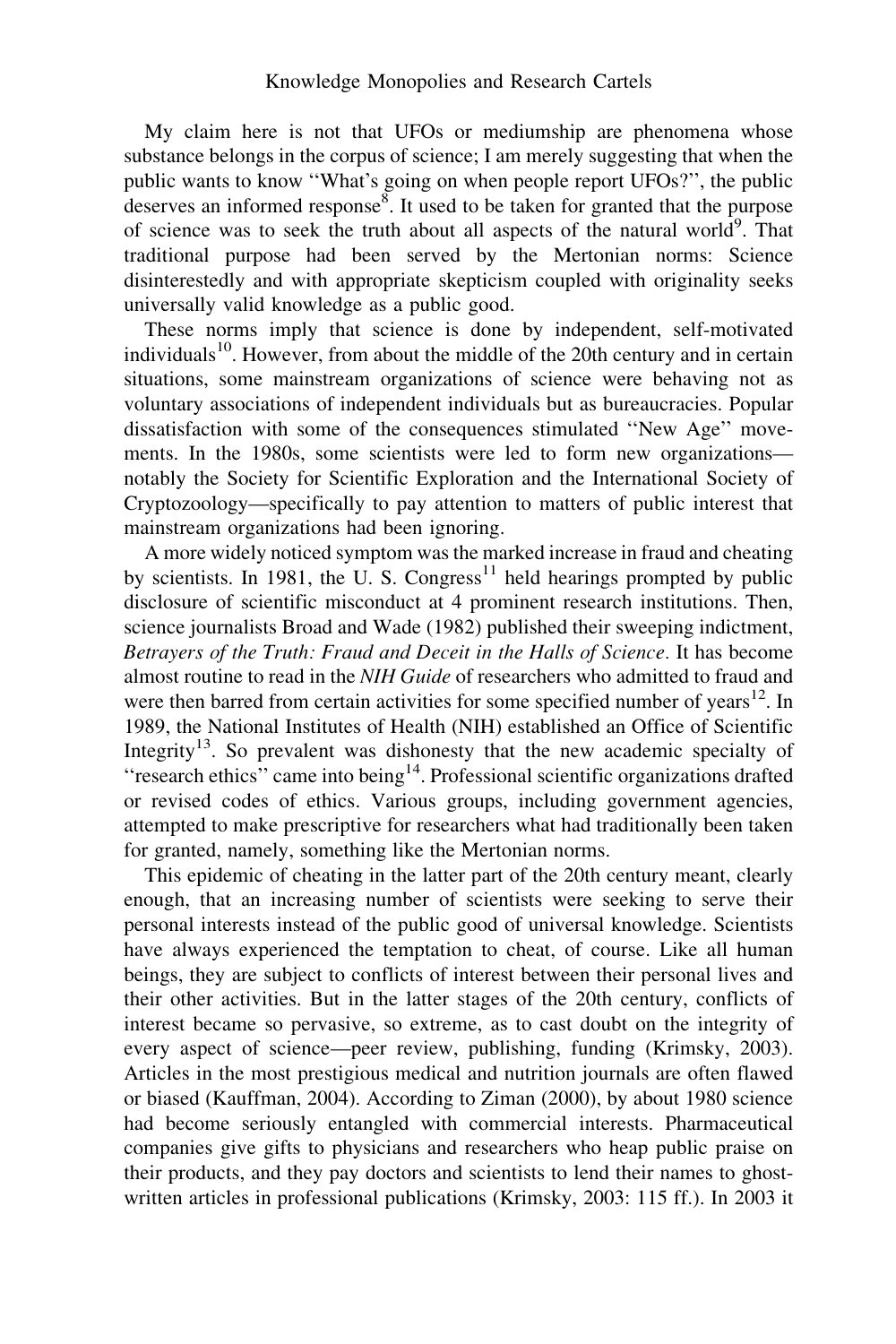was revealed that drug companies had made hundreds of payments, totaling millions of dollars, to NIH scientists (Willman, 2003a–f).

An industry-government-medical complex dominates medical science and medical practice<sup>15</sup>. Pharmaceutical companies conduct or commission the clinical trials whose results are relied upon by federal agencies in decisions to approve or disapprove drugs as safe and effective. Traditionally, the gold standard of reliability in science was granted when independent researchers had confirmed a given finding; such warrants of reliability are nowadays lacking in the testing of new medications. The result is that large profits are made from drugs with household names whose benefits, in actual proven fact, are at best doubtful<sup>16</sup>. The general public is cautioned neither by the mass media nor by the government agencies supposed to oversee and regulate, until so many lawsuits or deaths have ensued that they can no longer be ignored. Warnings are raised chiefly by determinedly contrarian individuals, on off-beat web-sites, and in partisan publications, making it easy for mainstream pundits to impugn the credibility of the unorthodox views through guilt by association<sup>17</sup>.

Throughout the history of modern science, the chief safeguard of reliability was communal critiquing (Ziman, 2000). Science begins as hunches. Those that work out become pieces of frontier science. If competent peers think it worthy of attention, an item gets published in the *primary research literature*. If other researchers find it useful and accurate, eventually the knowledge gets into review articles and monographs and finally into textbooks. The history of science demonstrates that, sooner or later, most frontier science turns out to need modifying or to have been misleading or even entirely wrong. Science employs a knowledge filter that slowly separates the wheat from the chaff (Bauer, 1992: chapter 3; see Figure 1).

This filter works in proportion to the honesty and disinterestedness of peer reviewers and researchers. In the early days of modern science, before knowledge became highly specialized and compartmentalized, knowledge-seekers could effectively critique one another's claims across the board. Later and for a time, there were enough people working independently on a given topic that competent, disinterested critiques could often be obtained. Since about the middle of the 20th century, however, the costs of research and the need for teams of cooperating specialists have made it increasingly difficult to find reviewers who are both directly knowledgeable and also disinterested; truly informed people are effectively either colleagues or competitors. Correspondingly, reports from the big science bureaucracies do not have the benefit of independent review before being issued—hence the deficiencies mentioned in Note  $1^{18}$ .

The dramatic rise in conflicts of interest has brought the integrity of the peerreview system into jeopardy. The NIH permits reviewers to have conflicts of interest ''when no other competent reviewers are available'' (Brainard, 2004); yet one may reasonably doubt that such ''peer review'' could be a satisfactory analysis of the results being reviewed or an impartial assessment of a grant proposal<sup>19</sup>. Nevertheless, reviewers who are competitors of those whose work is being examined could still be very effective, provided they were able to be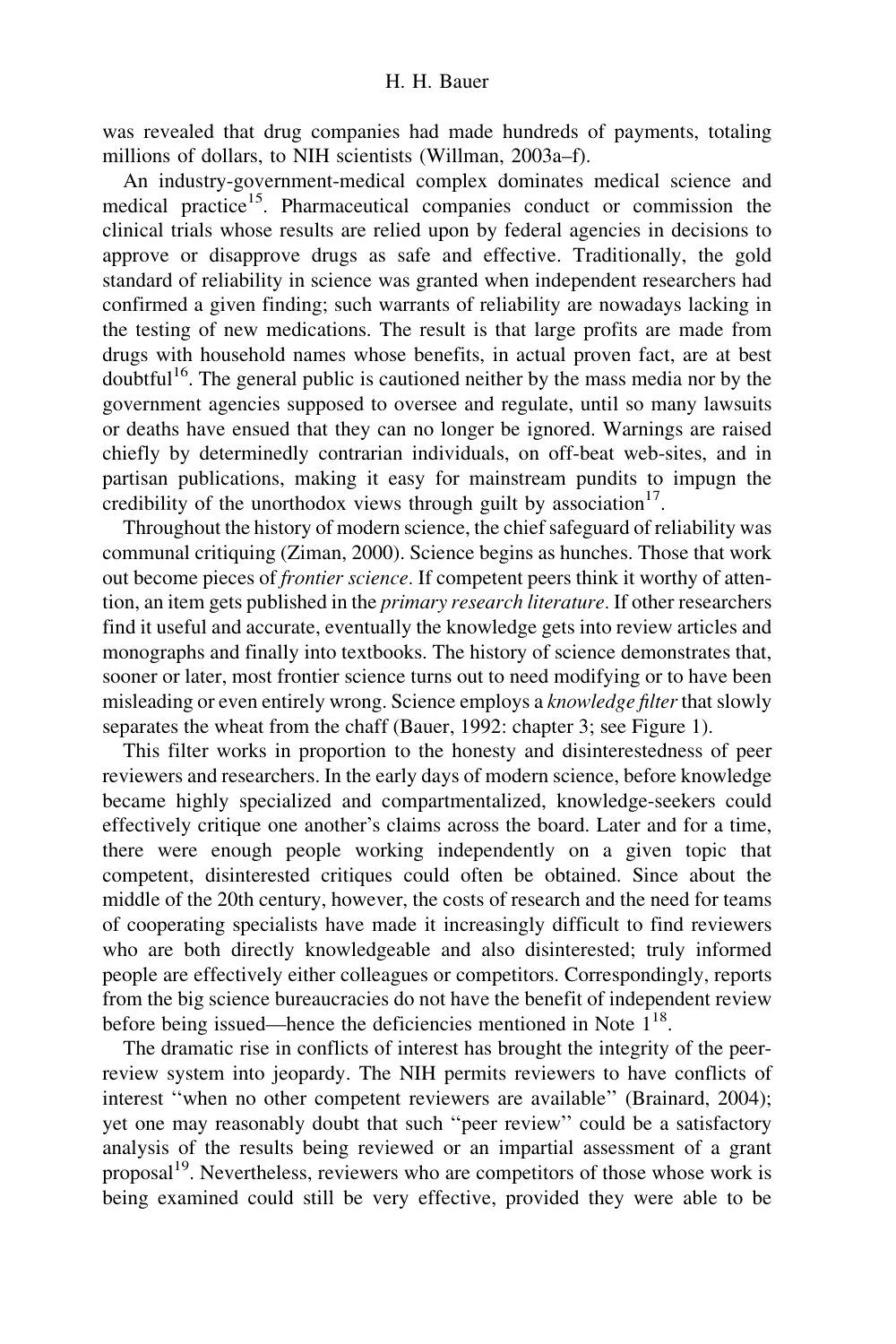



Fig. 1. How peer review over time acts to filter-reliable scientific knowledge from the guesses, claims, mistakes, and mis-deeds that are part of the human activity of doing science (from Bauer, 1992, by permission).

intellectually honest: they have a vested interest in showing their competitors to be wrong and have a great incentive to find flaws in the work being reviewed. On the other hand, reviewers who are colleagues have the opposite incentive, not to find flaws. With the increasing dominance of large research teams and large institutions, whereby the ''only competent reviewers'' turn out to be collaborators, the traditional safeguard of peer review has essentially dissipated.

### Causes

Price (1963/1986) saw the exploding costs of research after WWII as a likely mechanism for bringing to an end the era of exponentially growing science. The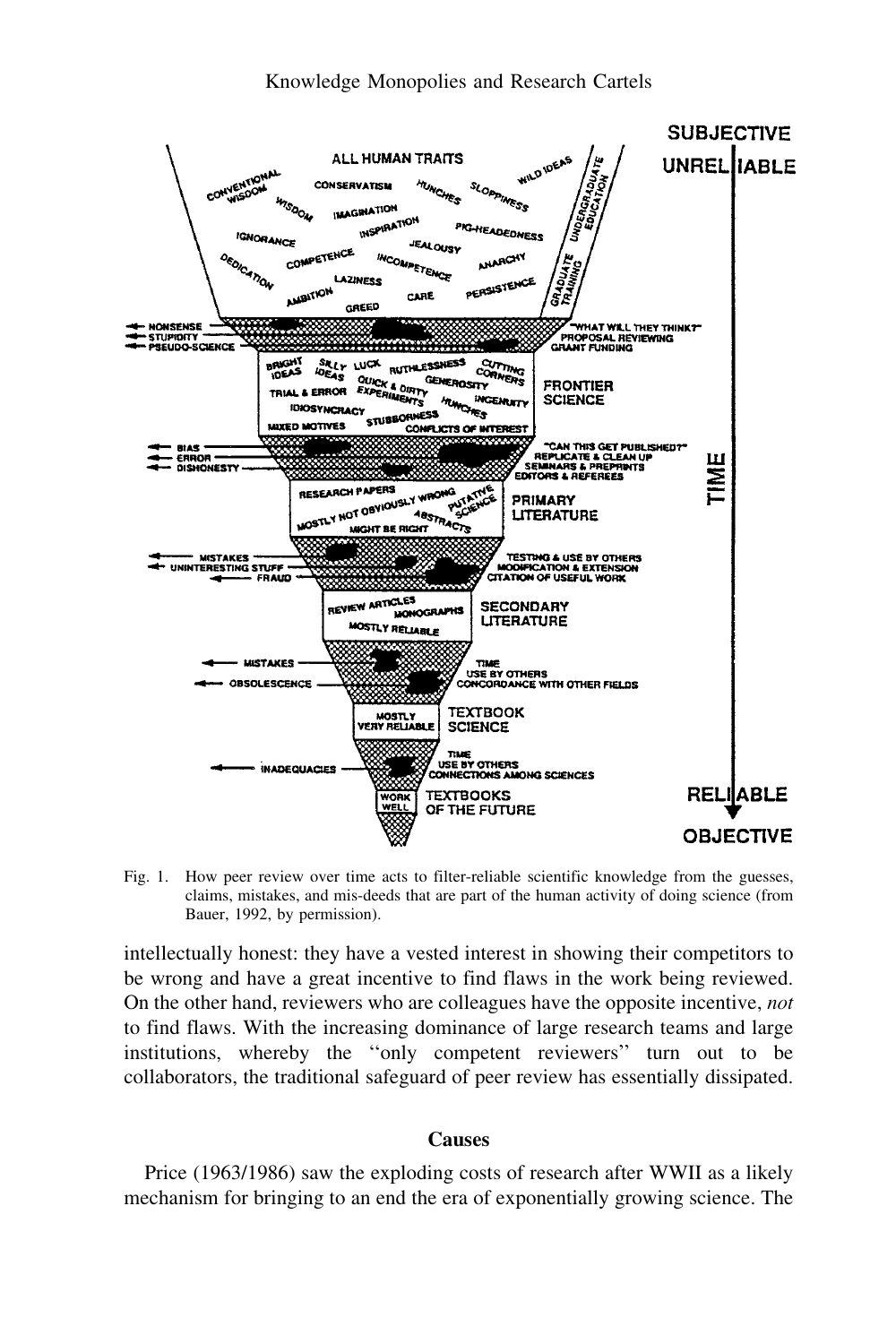mentioned symptoms may indeed be traced to the escalating costs of research and the continuing expansion of the number of would-be researchers without a proportionate increase in available funds. The stakes became very high. Researchers had to compete more and more vigorously<sup>20</sup>, which tended to mean more unscrupulously. The temptation became greater to accept and solicit funds and patrons while ignoring tangible or moral attached strings.

Politicians unable or unwilling to provide adequate public funds encouraged scientists in academe to collaborate with business and industry. Thereby the purpose of science, to seek the truth as a public good and no matter where it leads, becomes distorted by the drive to find profitable applications and technologies<sup>21</sup>. This was perhaps most obvious most recently during the ''dot.com'' and ''biotech'' bubbles, when fortunes were made by hawking farfetched promises based on speculative ideas masquerading as scientific. In the 1980s, universities were forming joint ventures with industry despite concern that the disinterested search for truth by scientists was being compromised; medical schools in particular were teaming up with pharmaceutical and biomedical companies (Krimsky, 2003, especially chapters 3 & 5).

It is ironic that a contributing factor to the demise of trustworthy science was its very success in bringing useful applications. The triumph of the Manhattan Project to develop an atomic bomb during WWII encouraged unbridled euphoria or "irrational exuberance"<sup>22</sup> about what science could accomplish if sufficiently supported<sup>23</sup>. On the part of the public and politicians, expectations became dysfunctionally unrealistic. Science was asked to deliver the impossible through ventures like the National Science Foundation's ''Research Applied to National Needs'' in the 1970s or the NIH's ''war on cancer'' declared in 1971 by President Nixon. In that spirit, scientists are encouraged to solicit funds for populist pipedreams like panaceas from gene therapy or from stem cells.

Unrealistic expectations coupled with misunderstanding of how science works led to the unstated presumption that good science could be expanded and accelerated by recruiting more scientists. Instead, of course, the massive infusion of government funds since WWII had inevitably deleterious consequences. More researchers translate into less excellence and more mediocrity<sup>24</sup>. Journeymen peer-reviewers tend to stifle rather than encourage creativity and genuine innovation. Centralized funding and centralized decision-making make science more bureaucratic and less an activity of independent, self-motivated truthseekers. Science attracts careerists instead of curiosity-driven idealists<sup>25</sup>. Universities and individuals are encouraged to view scientific research as a cash cow to bring in money as ''indirect costs''<sup>26</sup> for all sorts of purposes, instead of seeking needed funds for doing good science<sup>27</sup>. The measure of scientific achievement becomes the amount of ''research support'' brought in, not the production of useful knowledge<sup>28</sup>.

Commercialization may presently be most obvious in the medical sciences, but every field that offers opportunities for remunerative practical applications seems headed in the same direction; the computing-information-technology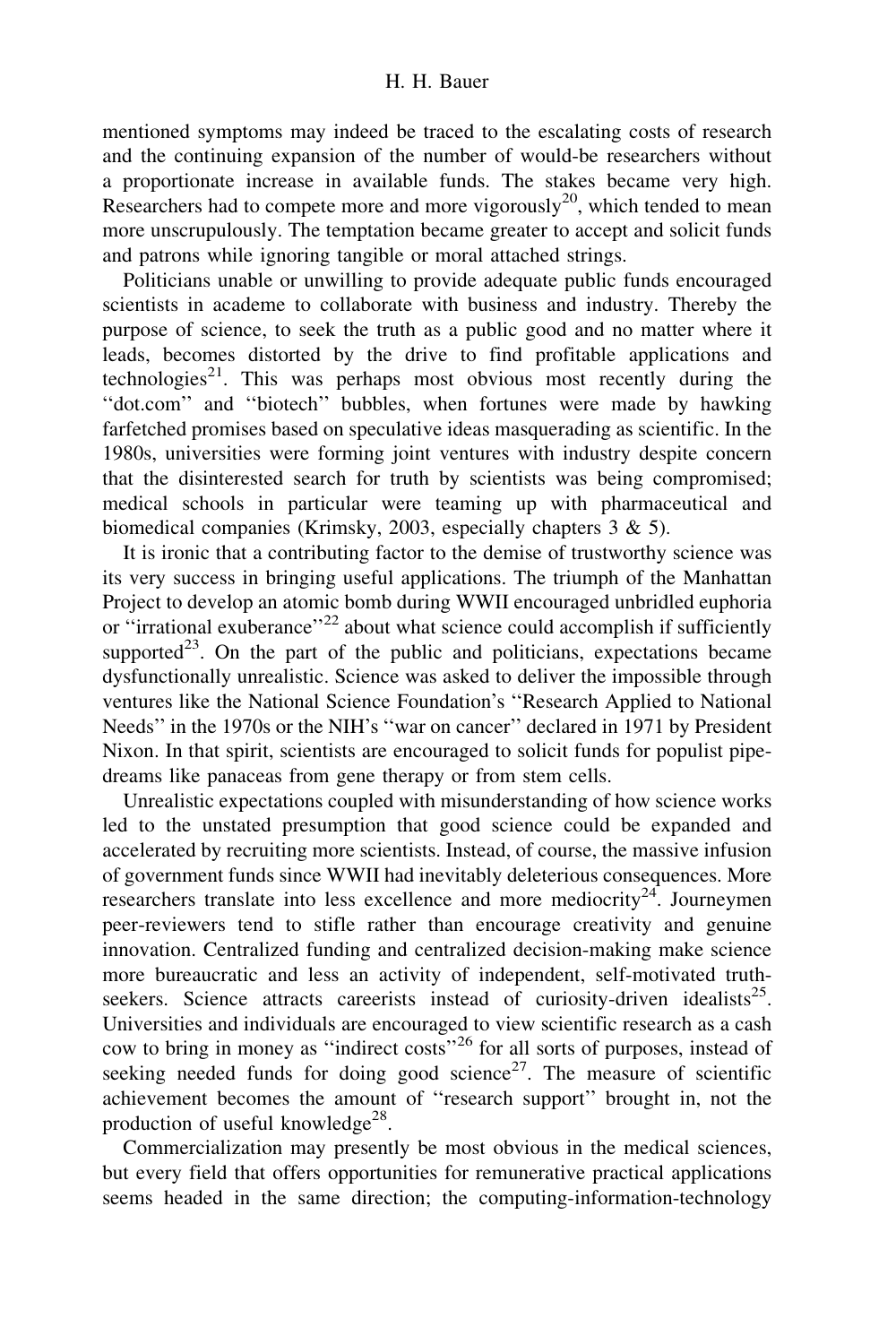complex is not far behind (if at all) the medical sciences in displaying the unhappy consequences of excessive and excessively rapid commercialization. Indeed, already during the 1960s, economics and business faculty at elite universities had established companies using statistics, systems analysis, and behavior psychology to market ''social problem solving'', drawing on their university-provided resources for personal profit (Ridgeway, 1968).

But commercialization is not the only force driving science into corporate form. National and international institutions are increasingly co-opting and controlling scientific activity for social or political purposes.

# Knowledge Monopolies and Research Cartels

Skepticism toward research claims is absolutely necessary to safeguard reliability. In corporate settings, where results are expected to meet corporate goals, criticism may be brushed off as disloyalty, and skepticism is thereby suppressed. As Ziman (1994) pointed out, the Mertonian norms of ''academic'' science have been replaced by norms suited to a proprietary, patent- and profitseeking environment in which researchers feel answerable not to a universally valid standard of trustworthy knowledge but to local managers. A similar effect, the suppression of skepticism, results from the funding of science and the dissemination of results by or through non-profit bureaucracies such as the NIH or agencies of the United Nations.

While the changes in the circumstances of scientific activity were quite gradual for 2 or 3 centuries, they have now cumulated into a change in kind. Corporate science, Big Science, is a different kind of thing than academic science, and society needs to deal with it differently. Large institutional bureaucracies now dominate the public face of science. Long-standing patrons—private foundations like Rockefeller and Ford, charitable organizations like the American Heart Association and the American Cancer Society—have been joined and dwarfed by government bureaucracies like the Centers for Disease Control and Prevention, the NIH, and the National Science Foundation, which, in turn, are being overshadowed by international bodies like the World Bank and various agencies of the United Nations—the World Health Organization, the Food and Agricultural Organization, UNAIDS, and more. Statements, press releases, and formal reports from these bodies often purport to convey scientific information, but in reality these releases are best viewed as propaganda designed to serve the corporate interests of the bureaucracies that issue them. Of course there are exceptions; but as a general rule one should nowadays no more trust a press release from the World Bank<sup>29</sup> or from UNAIDS (Note 1) than one issued by, say, the Central Committee of the Communist Party of the former Soviet Union.

The fine print in some of the reports from these organizations actually concedes that they should not be trusted, a disclaimer not found in traditional scientific publications: ''UNAIDS does not warrant that the information contained in this publication is complete and correct and shall not be liable for any damages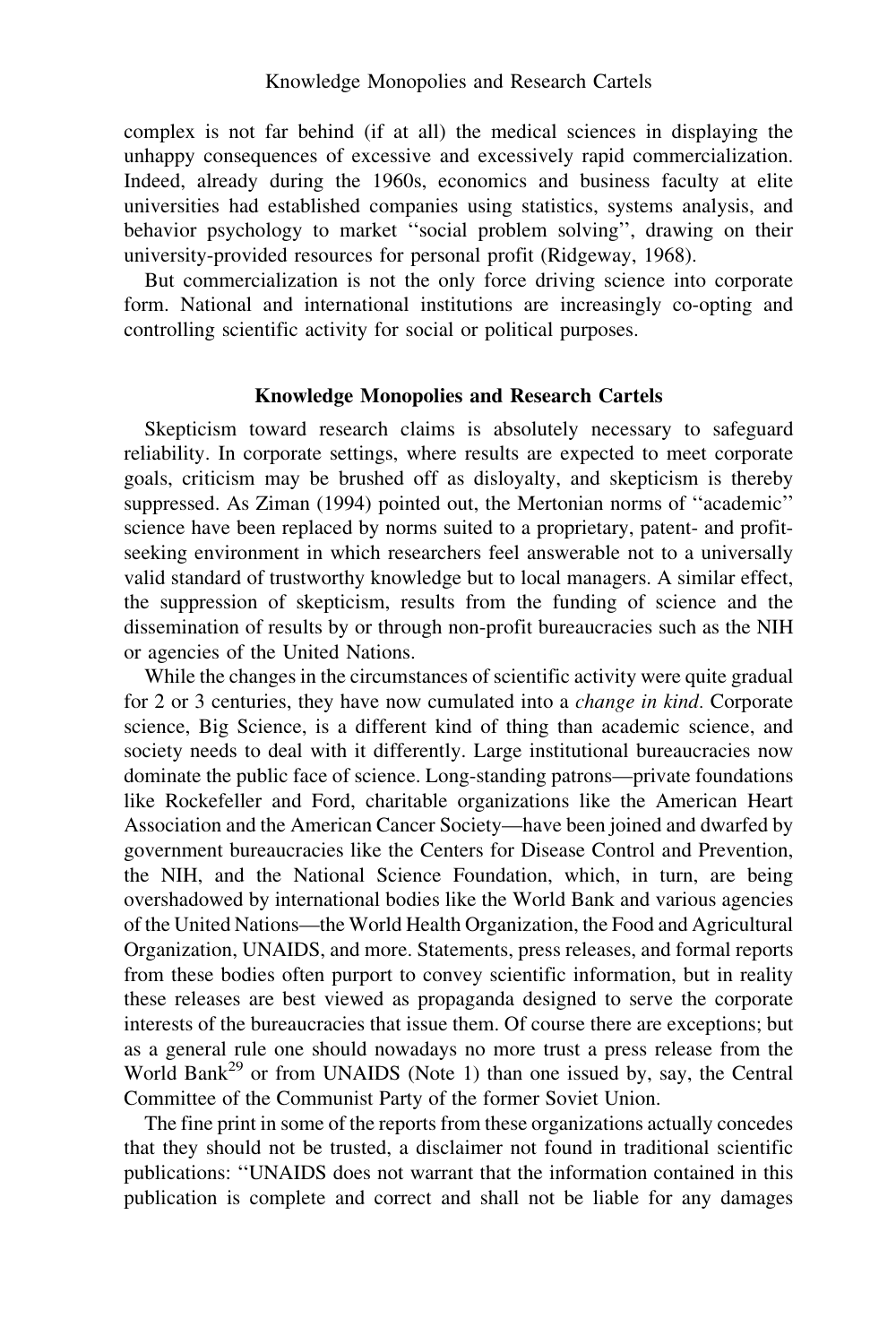incurred as a result of its use'' (UNAIDS, 2004). Nevertheless, the media based on this report such headlines as ''Migration 'threatens Europe with huge HIV crisis''' (Sunday Telegraph [UK], 4 July, p. 24) and ''Aids [sic] cases hit new record'' (Daily Telegraph [UK], 7 July, p. 12). Apparently overlooked was that the numbers in the report show little if any increase in HIV prevalence between 2001 and 2003. In any case, all those numbers are merely estimates yielded by a computerized model, not actual counts—not even the deaths supposed to have occurred in 2001 and 2003. That computer model is based on assumptions described by their authors themselves as tentative, and uses such grossly faulty inputs as that the mean time to death from seroconversion to HIV antibodies is  $9 \pm 1$  years<sup>30</sup>. Moreover, the quality of surveillance and testing for HIV is admitted to be variable at best, in other words, even the few actual counts fed into the computer model are of doubtful validity (Sexually Transmitted Diseases, 80, Supplement 1). Despite all these uncertainties, this UNAIDS report does not hesitate to extrapolate what populations will or would be in 2025, with and without AIDS. Moreover, it insists that 2003 saw the greatest numbers ever of new infections and deaths from AIDS. That insistence represents the typical bureaucratic case that more resources are needed, but it is based on a farfetched extrapolation from anything actually known. Since the incidence of HIV (percentage of people testing HIV-positive) has remained virtually unchanged *(according to the report itself!)*, deaths plus population increase must have balanced new infections; but that balance would equally accommodate the possibility that deaths and new infections were at their lowest-ever levels in 2003, or indeed at any level at all.

Despite the uncertainties and deficiencies evident in this and other such reports, the media (by and large) pass on as factual and reliable—that is to say without critical comment—statistics and prognostications and recommendations from the World Bank, the World Health Organization, UNAIDS, the NIH, the Centers for Disease Control, the American Heart Foundation, the Ford Foundation, and so on and on. It seems to have been overlooked that these organizations feel free to broadcast claims and interpretations that have not run the gauntlet of critical, competent, *disinterested* peer-review<sup>31,32</sup>. In contrast, individual scientists continue to be severely castigated, including in the popular media, if they dare to announce results publicly before they have been published in a peer-reviewed journal<sup>32</sup>. The large institutional bureaucracies are not held to that standard as they routinely issue purportedly scientific information.

The upshot is that policy makers and the public generally do not realize that there is doubt about, indeed evidence against, some theories almost universally viewed as true, about issues of enormous public import: global warming; healthy diet, heart-disease risk-factors, and appropriate medication; HIV/AIDS; gene therapy; stem cells; and more.

''Everyone knows'' that promiscuous burning of fossil fuels is warming up global climates<sup>33</sup>. Everyone does *not* know that competent experts dispute this<sup>34</sup> and that official predictions are based on tentative data fed into computer models whose validity could be known only many decades hence (Crichton, 2003).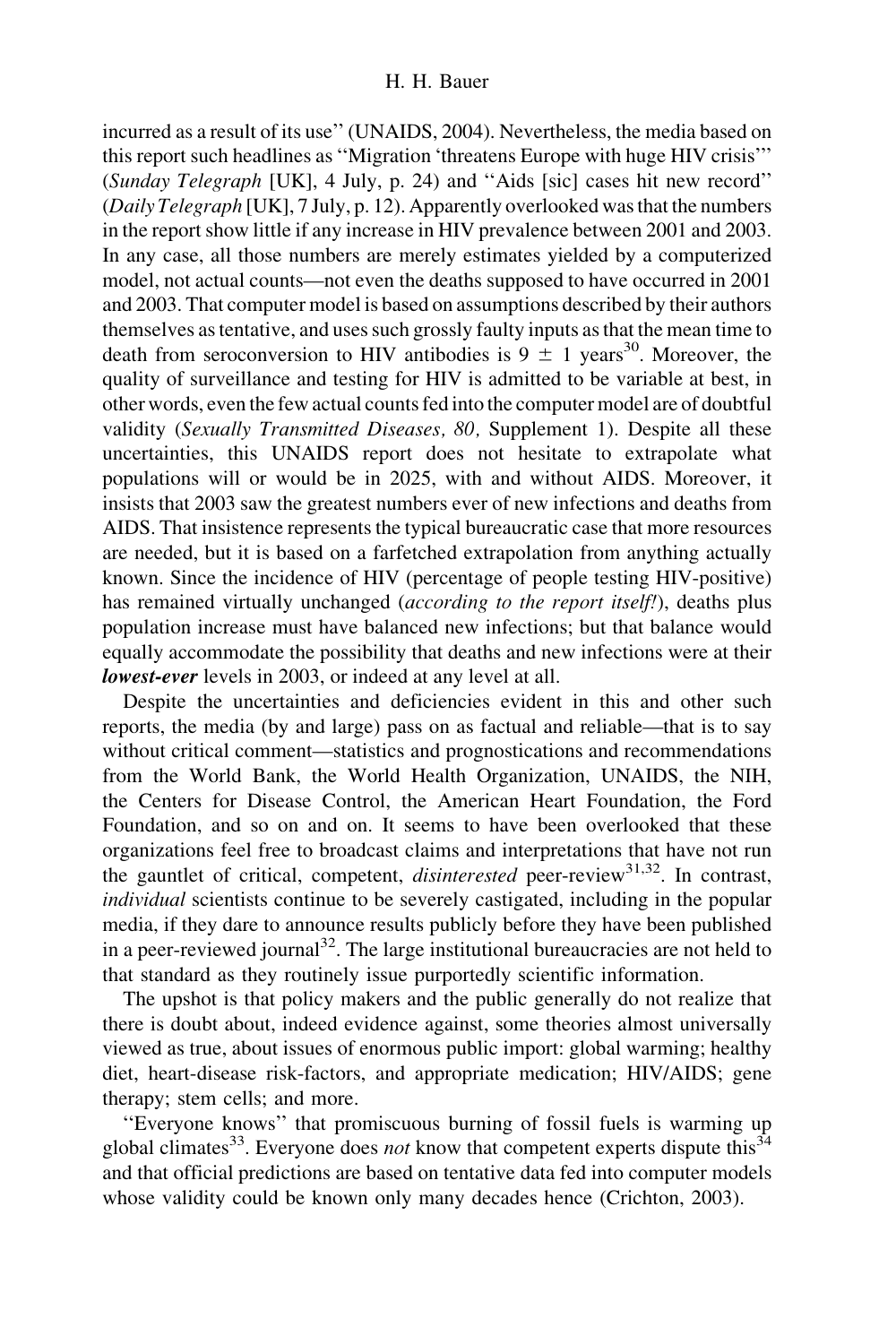''Everyone knows'' that diets low in cholesterol and saturated fats are hearthealthy. The actual evidence does not support this claim (McCully, 1998; Ravsnkov, 2000).

"Everyone knows" that it is desirable to lessen or remove "risk factors". In actual fact, most so-called risk factors are mere statistical correlations that have not been shown to be causes, necessary or sufficient or even partial.

''Everyone knows'' that a bit of aspirin each day keeps heart attacks away. What everyone does *not* know is that there are better ways, with fewer sideeffects, of doing that (Kauffman, 2000).

''Everyone knows'' that AZT was the first medication that could prolong the lives of AIDS patients. What everyone does not know is that AZT is a deadly poison (Lauritsen, 1990) avoided by long-term survivors of HIV or AIDS diagnoses<sup>30</sup>.

The Food and Drug Administration web-site (www.fda.gov) carries a list that should be thought-provoking of drugs once approved as ''safe and effective'' that have been withdrawn, such as anti-allergy medications like Seldane that did not induce drowsiness but could cause cardiac arrhythmias, or the aforementioned (Note 13) statin, Baycol.

What ''everyone knows'' about the science related to major public issues, then, often fails to reflect the actual state of scientific knowledge. In effect, there exist knowledge monopolies composed of international and national bureaucracies. Since those same organizations play a large role in the funding of research as well as in the promulgation of findings, these monopolies are at the same time research cartels. Minority views are not published in widely read periodicals, and unorthodox work is not supported by the main funding organizations. Instead of disinterested peer review, mainstream insiders insist on their point of view in order to perpetuate their prestige and privileged positions. That is the case even on so academic a matter as the Big-Bang theory of the universe's origin<sup>35</sup>. When it comes to an issue of such public prominence as HIV/AIDS, any dissent from the official view has dire consequences. President Mbeki of South Africa was castigated around the world for his audacity in assembling a fact-finding group that included some representatives of minority opinions. Peter Duesberg, a leading retrovirologist, lost his research support, and found it an uphill battle even to exercise his right, as a member of the National Academy of Sciences, to publish in the Academy's Proceedings. After all, to question whether HIV was ever isolated, or whether it causes AIDS, is not merely to question some research claims, it is to resist the authority of the World Health Organization, UNAIDS, the World Bank, the Centers for Disease Control and Prevention, the NIH, and many other powerful organizations. It is to question the pledges by many governments to spend billions of dollars in the fight against HIV/AIDS in Africa. It is to suggest that many ''AIDS charities'' have been misled and misguided even though established and advertised by such celebrities as Princess Diana, Nelson Mandela, Bill Gates, Sir Elton John, Arthur Ashe, and others.

How could all those eminences be so wrong? That rhetorical question greets any dissent from what ''everybody knows''. Yet initially disinterested journalists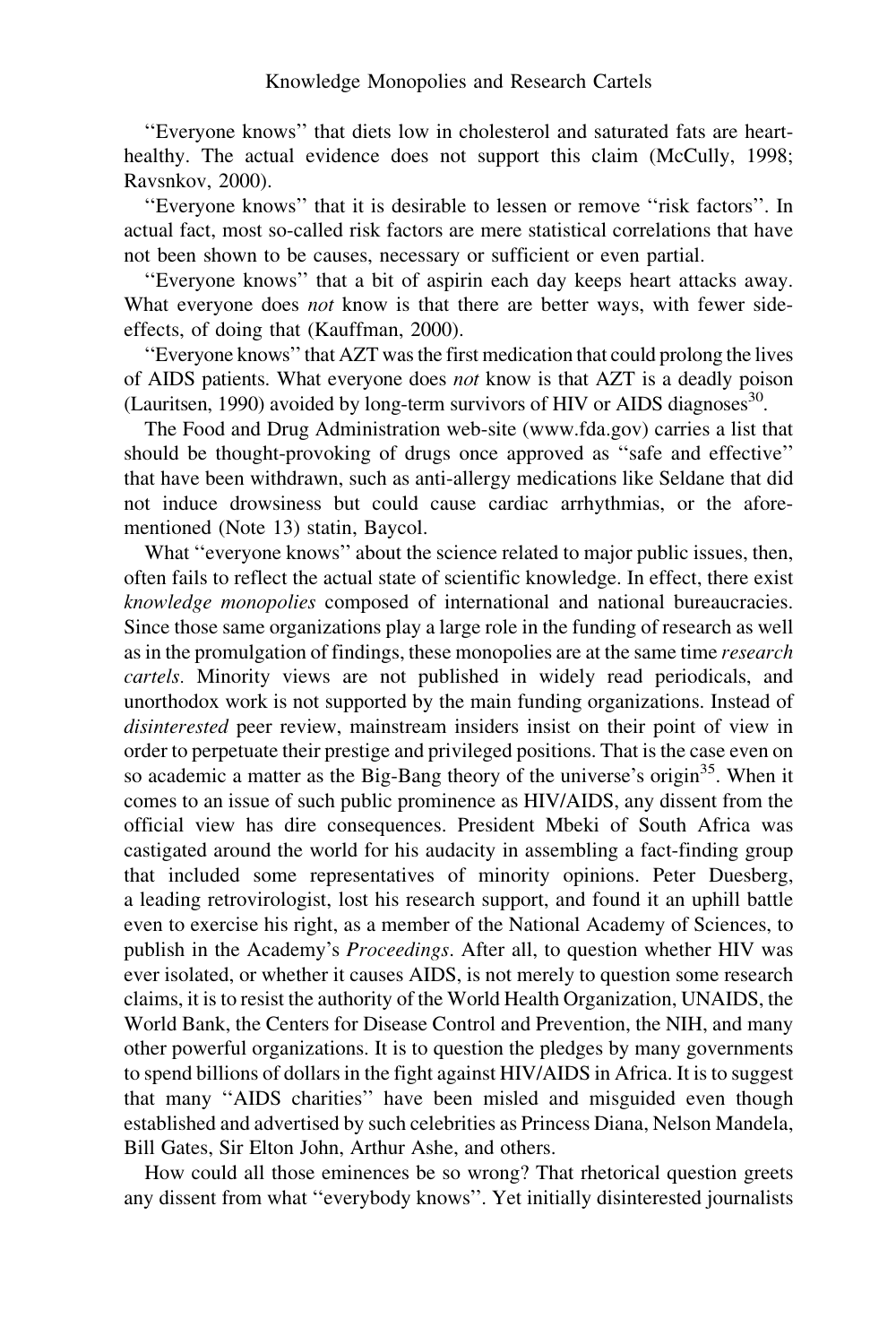and others have been unable to get explanations of what is incorrect about the minority views on HIV/AIDS (Hodgkinson, 1996; Maggiore, 2000; Malan, 2001; Shenton, 1998). A large number of competent people, including at least 2 Nobelists in molecular biology, question the orthodox view that HIV necessarily and alone causes AIDS, but their letter to that effect was rejected in 1991 by Nature, Science, The Lancet, and The New England Journal of Medicine<sup>36</sup>. Public opinion polls show that the official view is also the popular view<sup>37</sup>.

It is not that knowledge monopolies are able to exercise absolute censorship. Contrary views are expressed, but one must know where to look for them; so one must already have some reason to make the effort. That constitutes a vicious circle. Moreover, the contrarian view will often seem a priori unreliable or politically partisan, as already noted $17$ . Altogether, people exposed chiefly to mainstream media will likely never suspect—will have no reason to suspect that there could exist a credible case different from the officially accepted one.

The conventional wisdom about these matters is continually reinforced by publicly broadcast snippets that underscore the official dogma. What other reason might there be to publicize, for example, the guesstimate that global warming will cause an increase in asthma attacks (Daily Telegraph, 2004)? This is just another ''fact'' to convince us that we must curb the use of coal, gas, and oil. Again, when Merck boasts in ''public service announcements'' on Public Radio about its help in providing access to HIV/AIDS medicines<sup>38</sup>, that helps make unquestionable the connection between HIV and AIDS. Such snippets are shibboleths (Bauer, 1986) whose value lies not in their truth or in the evidence for them, but in reinforcing the desired viewpoint. This is propaganda science, not traditional science.

Of course, minority views and unorthodox claims have always been resisted or ignored, even in science (Barber, 1961; Hook, 2002; Stent, 1972). But different now are the degree of resistance and the power of the official view; in many cases, resistance has become tantamount to censorship or suppression.

#### Reform?

The ills of contemporary science—commercialization, fraud, untrustworthy public information—are plausibly symptoms of the crisis, foreseen by Derek Price (1963/1986), as the era of exponentially growing modern science comes to an end. Science in the 21st century will be a different animal from the so-called ''modern science'' of the 17th to 20th centuries. The question is not whether to reform the science we knew, but whether society can arrange the corporate, commercialized science of the future so that it can continue to expand the range of trustworthy knowledge. Ziman (1994: 276) points out that any research organization requires ''generous measures'' of

- room for personal initiative and creativity;
- time for ideas to grow to maturity;
- openness to debate and criticism;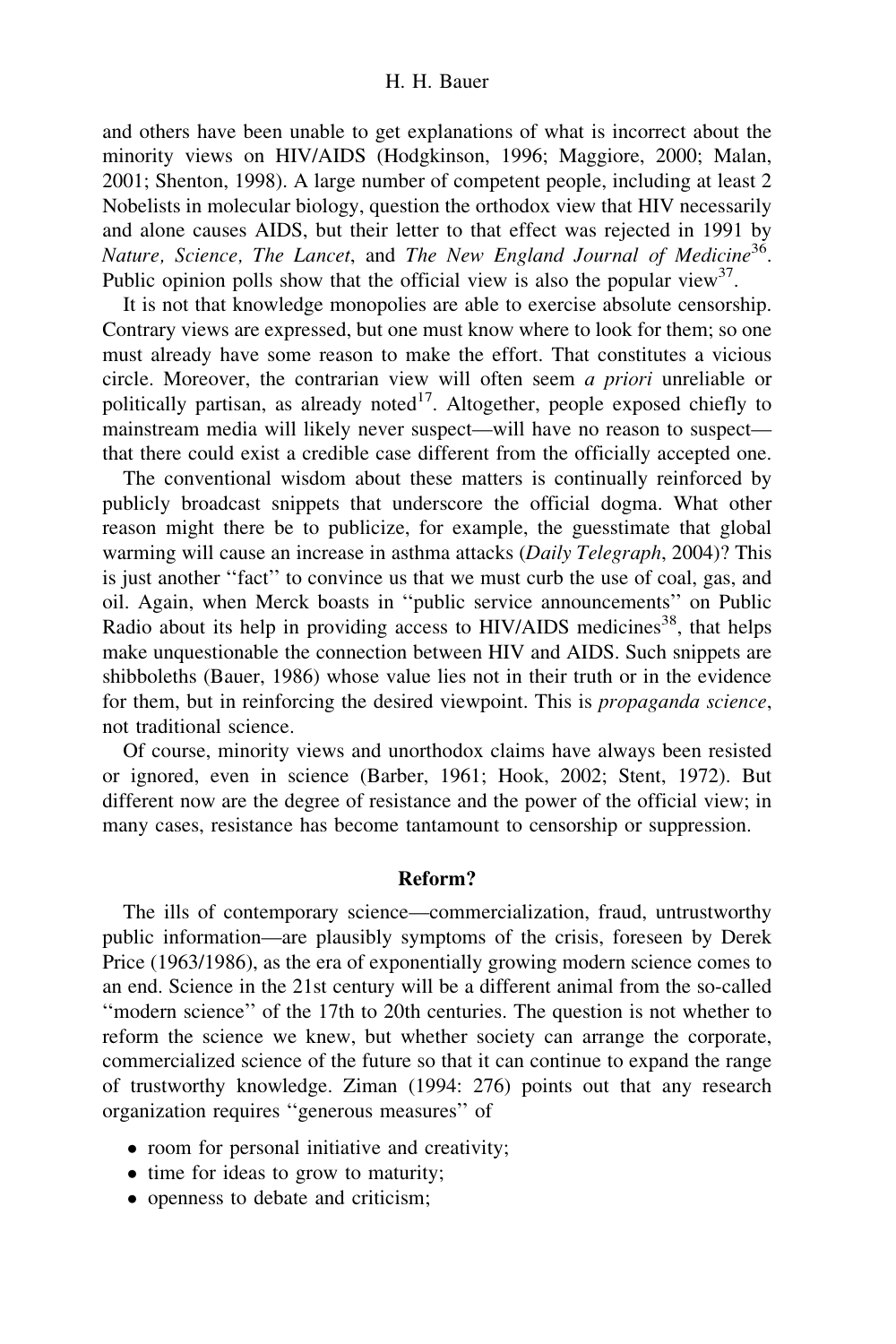- hospitality toward novelty;
- respect for specialized expertise.

These describe a free intellectual market in which independent thinkers interact, and there may be a viable analogy with economic life. Economic free markets are supposed to be efficient and socially useful because the mutually competitive ventures of independent entrepreneurs are self-corrected by an ''invisible hand'' that regulates supply to demand; competition needs to be protected against monopolies that exploit rather than serve society. So, too, the scientific free market in which peer review acts as an invisible hand (Harnad, 2000) needs to be protected from knowledge monopolies and research cartels. Anti-trust actions are called for.

Where public funds are concerned, legislation might help. When government agencies support research or development ventures, they might be required to allocate, say, 10% of the total to competent people of past achievement who hold contrarian views. That would have provided support for people like Linus Pauling (orthomolecular psychiatry and uses of vitamin C), Peter Duesberg and Robert Root-Bernstein (HIV is not the necessary and sufficient cause of AIDS), and Thomas Gold (oil of non-biogenic origin, and many other far-out suggestions). In addition to its immediate and direct effects, such legislation would also serve as a public acknowledgment of how scientific advances actually come about, and it might thereby encourage private foundations to take similar measures.

It should also be legislated that scientific advisory panels and grant-reviewing arrangements include representatives of views that differ from the mainstream. This would be a far more effective way of ensuring intellectually honest advice and reviews than is the restricting of financial conflicts of interest, if only because federal agencies can waive their rules over conflict of interest when they would bar ''all competent researchers'' (Krimsky, 2003). Since in the eyes of the mainstream the dissidents are not competent, the existence of these waivers is a standing invitation to bureaucrats to seek advice only from insiders.

Where legislation is being considered about public policy that involves scientific issues, a Science Court might be established to arbitrate between mainstream and variant views, something discussed in the 1960s but never acted upon<sup>39</sup>.

Ombudsman<sup>40</sup> offices might be established by journals, consortia of journals, private foundations, and government agencies to investigate charges of misleading claims, unwarranted publication, unsound interpretation, and the like. The existence of such offices could also provide assistance and protection for whistle-blowers.

Sorely needed is vigorously investigative science journalism, so that propaganda from the knowledge bureaucracies is not automatically passed on. To make this possible, the media need to know about and have access to the whole spectrum of scientific opinion on the given issue. The suggestions made above would all provide a measure of help along that line. A constant dilemma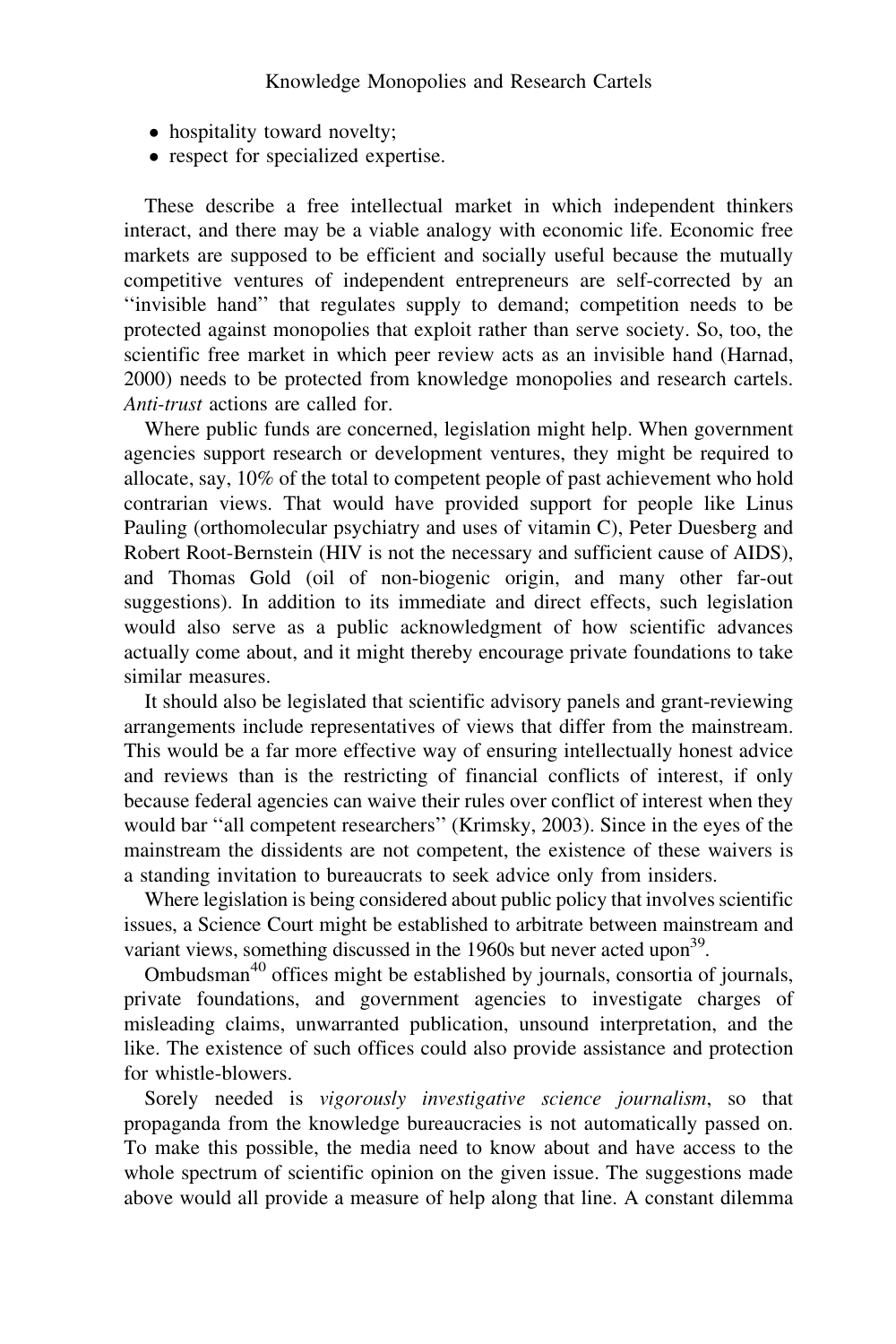for reporters is that they need access to sources, and if they publish material that casts doubt on the official view, they risk losing access to official sources<sup>41</sup>.

In the bygone era, trustworthy science depended on scientists doing the right thing even when that did not immediately serve their personal purposes. In the new era of corporate science, the desires of individuals to serve the public good do not suffice to ensure that corporate actions will serve the public good.

# **Notes**

 $1$  As to unreliability, Malan (2001, 2003) has given chapter and verse about how misleading and contrary to evidence are the official releases from UNAIDS. When UNAIDS announced that 250,000 South Africans had died of AIDS in 1999, that figure turned out to be the output of a computer model, which in subsequent ''refinements'' of the model reduced the number to 65,000. No count was made of relevant death certificates. Similarly, in the 2004 Global Report (UNAIDS, 2004), the text speaks of an alarming spread of the epidemic while the tables contain estimates based on doubtful assumptions and a tentative computer model.

For an example of an incompetent report, see CGCED (2000). Data in the figures do not correspond to statements in the text, the labeling of graph axes is unsound, and citations are imprecise.

- <sup>2</sup> The most widely cited of Parkinson's Laws is that work expands to fill the time available. But Parkinson's books contain many other Laws and corollaries that afford timeless insights into bureaucratic ways.
- <sup>3</sup> Sociologist Herbert Spencer (1820–1903), (in)famous as proponent of Social Darwinism, argued that all of life should take its essential lessons from the findings of science. T. H. Huxley (1825–1895) preached for the Church of
- Science (Knight, 1986). <sup>4</sup> There is a distinction to be made between dysfunction in the internal workings of science itself and a dysfunctional social role played by science. Those distinguishable aspects are not independent of one another, however, one feeds on the other, and for the present purpose these complications have to be ignored.
- <sup>5</sup> Price founded scientometrics, the investigation of scientific activity in quantitative terms: counts of papers, journals, costs, citations, etc. He showed that after WWII, the cost of science was increasing as the square of the amount of science being done. Under the pressures of costs and competition for the best people, the focus of science would no longer be directed by the state of scientific knowledge; it would follow social and political demands. The accuracy of his prediction is illustrated by, for example, the war on
- cancer.<br><sup>6</sup> Enunciated in the 1940s by sociologist Robert K. Merton.
- As Ziman puts it, scientists were traditionally rewarded by the CUDOS accrued for practicing Communalism, Universalism, Disinterestedness,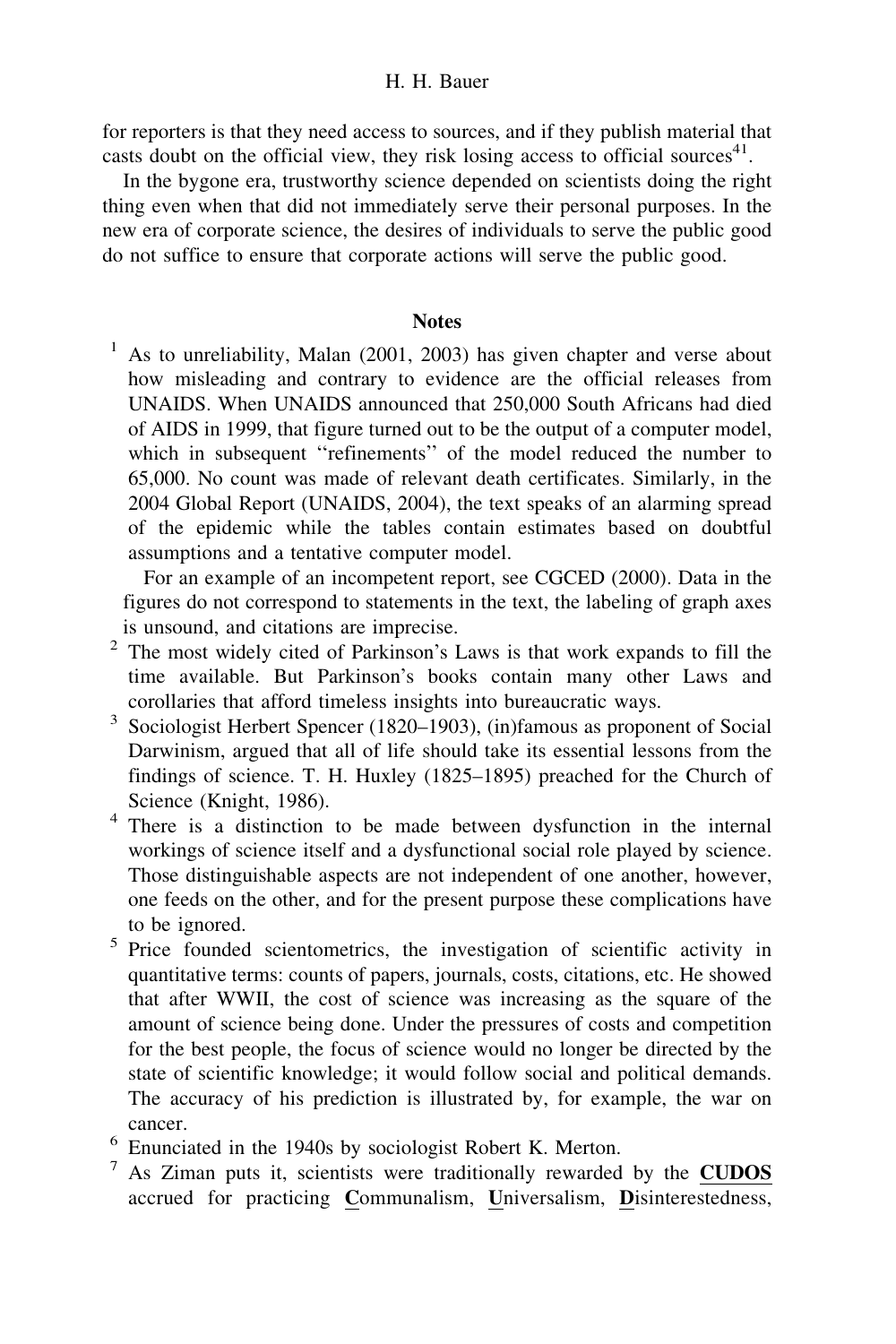Originality, Skepticism. In the corporate world, scientists are rewarded in the work-PLACE for results that are Proprietary, Local, under Authoritarian command, Commissioned, carried out Expertly.

- <sup>8</sup> The typical contemporary response from within science to queries about such anomalous claims is not informed by accurately detailed knowledge of what the claims and the presented evidence actually are. Sometimes this ignorance is openly admitted, as when critics of Velikovsky's books boasted of not having read them (Bauer, 1986).
- <sup>9</sup> Early modern science saw many contributions from ordained ministers who explored the workings of the world as a natural accompaniment to worship of the Creator.
- <sup>10</sup> Modern science made its greatest early strides under social conditions that allowed free association and entrepreneurial activity by independent individuals. Following Galileo's unhappy experience with the Catholic Church, the major advances in science came in Protestant Northwest Europe,
- chiefly Holland and Britain.<br><sup>11</sup> Through the Investigations and Oversight Subcommittee of the House
- Science and Technology Committee.<br><sup>12</sup> For example, http://grants1.nih.gov/grants/guide/notice-files/NOT-OD-04-051.html. Accessed 17 July 2004.
- 
- <sup>13</sup> http://ori.dhhs.gov/html/about/historical.asp. Accessed 17 July 2004.<br><sup>14</sup> Accountability in Research (ISSN 0898-9621) has been published since 1989, Science and Engineering Ethics (ISSN 1471-5546) since 1995.

There exists ARENA (http://www.primr.org/arena.html), the Applied Research Ethics National Organization. The web-site onlineethics.org was set up in 1995 with government support. Centers and institutes concerned with professional or research ethics have been created at a number of universities over the last decade or two.

A collection of relevant web pages is at http://www.web-miner.com/ researchethics.htm#top (accessed 17 July 2004). For a bibliography (up to 1997) about research ethics, see http://www.chem.vt.edu/chem-ed/ethics/ (the last line of the initial page gives an incorrect date of 1 January 1970 for the last update, which was actually in 1997).

- <sup>15</sup> Pace President Eisenhower's warning about the dangers of the industrialmilitary complex.
- <sup>16</sup> This point alone deserves its own book. Here are a few examples among many possible ones:

Statin drugs like Lipitor and Crestor are aggressively marketed and earn billions of dollars (Reuters, 2002) even as the fine print in their advertisements has to acknowledge that there is no evidence that they decrease the risk of heart attack or heart disease. One statin (Baycol) was withdrawn because of more than 100 deaths and 785 lawsuits (http://www.adrugrecall.com/baycol/ baycol.html). The serious cited side effects include liver damage and muscle wastage (rhabdomyolysis). It is known that other statins, which continue to be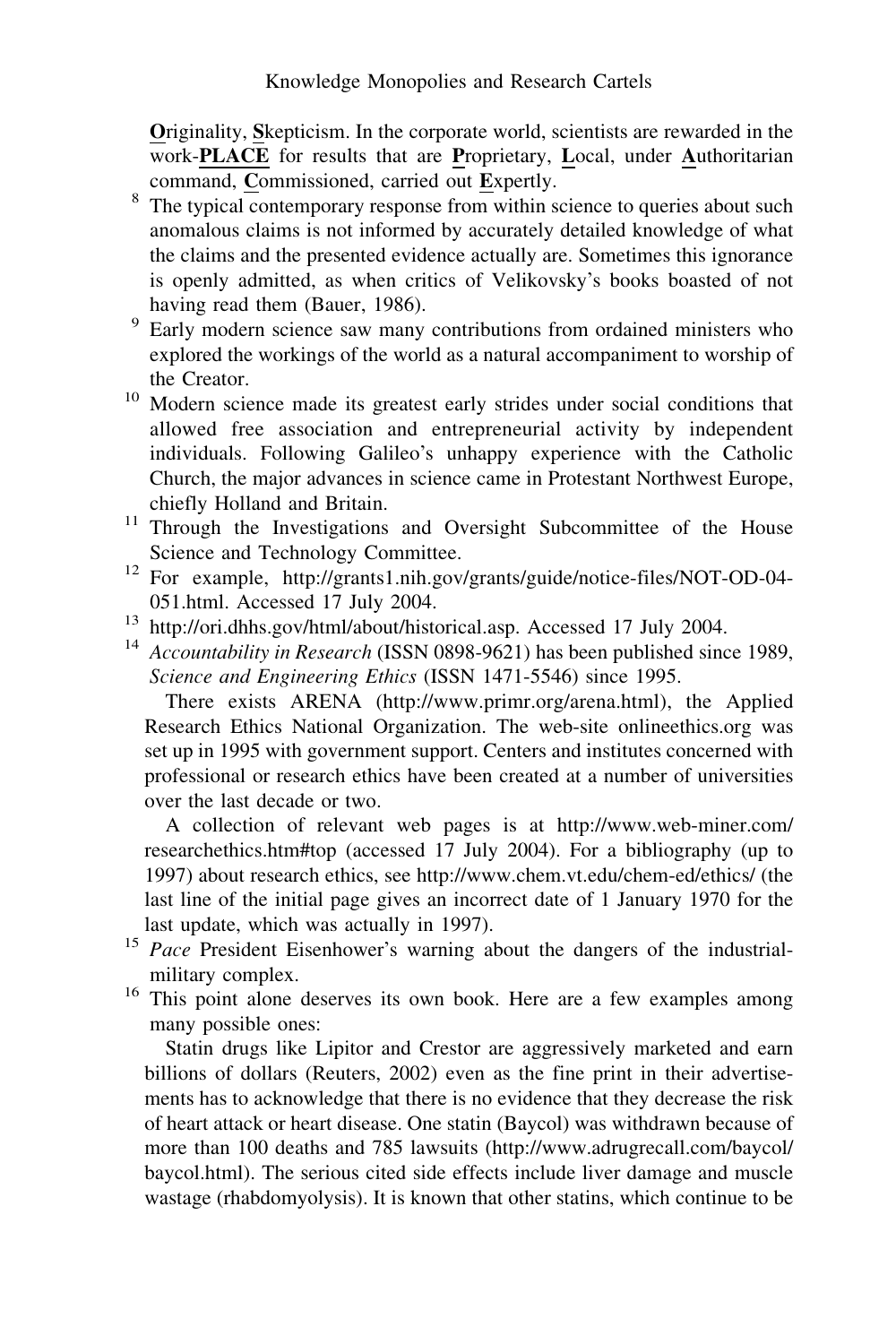widely touted and prescribed, have similar side effects (http://www.fda.gov/ cder/drug/infopage/baycol/baycol-qa.htm, point 9 at bottom of page).

Aspirin superseders, so-called NSAIDs and Cox-2 inhibitors, turn out to have more serious side effects than aspirin (http://www.adrugrecall.com/ vioxx/vioxx.html; Hensley, 2004).

 $17$  The dissident opinions on HIV/AIDS or global warming, for example, can be found most commonly in publications associated with conservative political views, for instance the *Spectator* (UK), the *Washington Times*, or books from publishers like Regnery.

In the early 1990s, the Sunday Times (UK) and its editor, Andrew Neil, were roundly and widely criticized—including by that supposed epitome of scientific decorum, Nature—for printing articles by Neville Hodgkinson that explained the views of HIV/AIDS dissidents and their evidentiary basis.

- <sup>18</sup> Indeed, the "Acknowledgments" sections in the cited reports (CGCED, 2000; UNAIDS, 2004) reflect bureaucrats' mutual back-scratching rather than technically competent peer review.
- <sup>19</sup> These waivers indicate a scientistic belief that "the scientific method" is an impersonal formula for getting true knowledge. Were that so, then people could not avoid seeing the true results of the method even if they were unpalatable. But that method is a myth (Bauer, 1992), and human beings, scientists among them, are very good at *not* seeing what they do not like and imagining that they do see what they would like to see.
- <sup>20</sup> In 1978, the Chemistry Department at the University of Kentucky surveyed the recent experience of its faculty in getting grants. It turned out that we were writing about 10 grant proposals for every 1 funded by the National
- Science Foundation. Ten years earlier, the ratio had been 2 to 1.<br><sup>21</sup> For example, in the 1970s the National Science Foundation flirted with ''university-industry cooperative ventures''. Those of us who tried to participate found it difficult or impossible to resolve conflicts between our desire to publish our work and industrial pressure to keep results secret and proprietary.

As Ziman (1994: 272, 265) points out, ''The scientific enterprise ... runs on trust, which depends on reasonable conformity with the norm of 'disinterestedness'... . This norm is not compatible with commercial practices... . A shotgun marriage between such different cultures may produce offspring that are much less intellectually or technologically fertile than either of their

- parents''. <sup>22</sup> To adopt Alan Greenspan's description of the stock market in the heyday of the techno-bio-dot.com bubble.
- $23$  An historical landmark was Vannevar Bush's 1945 report to the President, Science—The Endless Frontier, widely credited for stimulating massive
- federal funding of research. <sup>24</sup> Price (1963/1986) found that quality in science is proportional to the square root of quantity. To double the number of excellent scientists, the total number of all scientists must be quadrupled.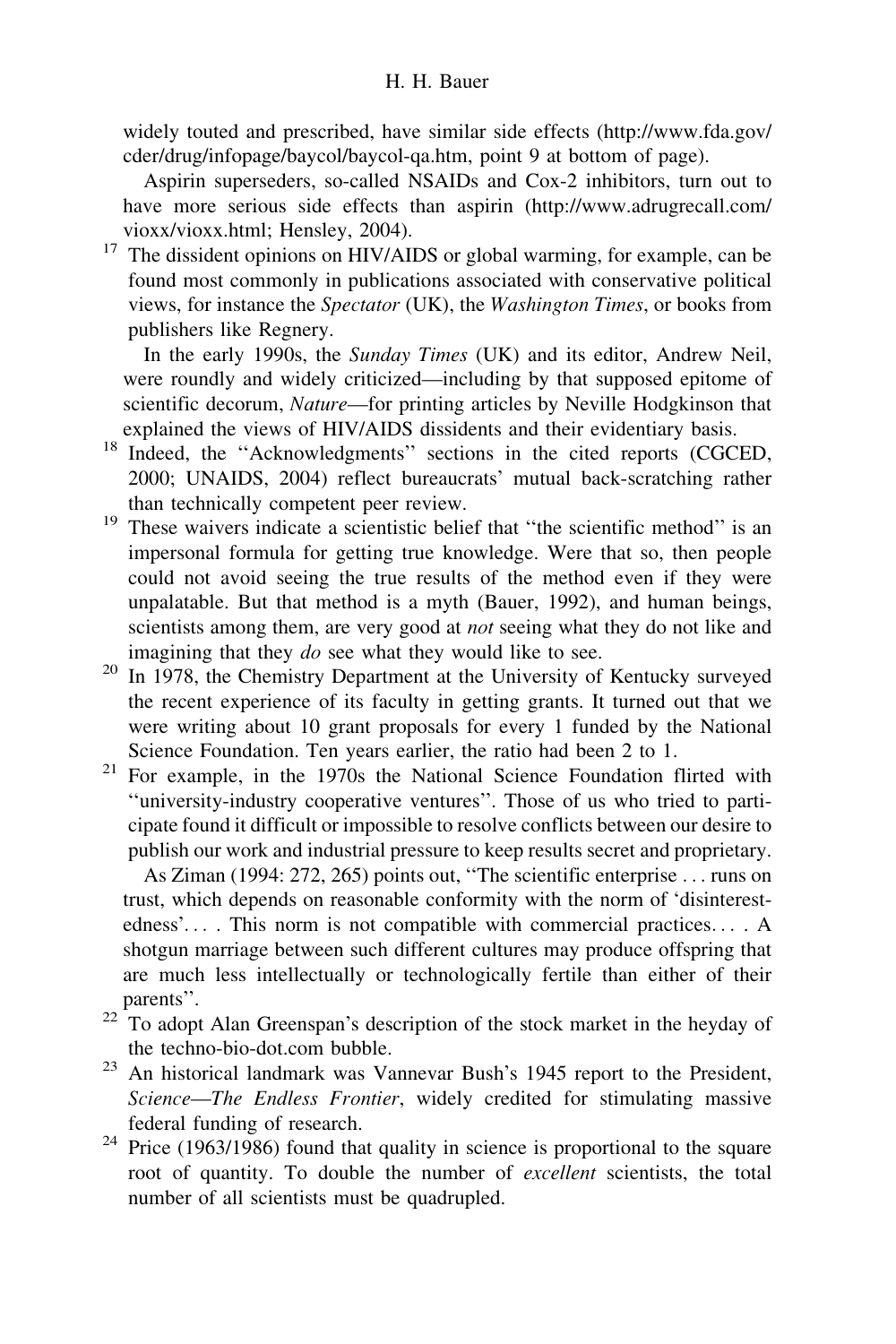<sup>25</sup> I suspect that many contemporary graduate students and faculty will not find easy to believe just how idealistic a large proportion of students and practitioners of science were up to some period following WWII. A decade ago, when I was giving seminars on research ethics, a department head of my generation told me that he was still having his graduate students read Arrowsmith (Lewis, 1925), whose heroes preach selfless devotion to science and whose villains put personal advancement first. Innumerable other anecdotes of idealism can be found in reminiscences of scientists. Andrew Szent-Györgyi recalls that his cousin, Nobelist Albert Szent-Györgyi, "taught me that doing science is a privilege worth sacrificing everything for'' (Hargittai, 2004).

I still recall, half a century later, how very shocked my cohort of graduate students was when we read The Struggles of Albert Woods (Cooper, 1952), which suggested that politicking rather than merit led to such awards as a Fellowship of the Royal Society (F.R.S.). So upset were 2 of us that—in a less than sober moment—we accosted Professor A. G. Ogston, F.R.S., to enquire whether this was true to life. (Ogston, the very exemplar of modesty and a practicing Quaker, was very kind and understanding. My companion on that occasion, Anthony W. ''Tony'' Linnane, later earned his F.R.S. entirely on merit.)

- <sup>26</sup> Some time ago, this euphemism replaced the earlier term, "overhead".<br><sup>27</sup> In 1966, the Research Division at the University of Kentucky re-wrote the
- budget of my application for a grant from the National Science Foundation from \$50,000 over 2 years to \$250,000, asking for reimbursement for part of my academic-year salary as well as proportionate benefits, and much ''overhead''. To my protests, the Director explained that the Federal Government was using these grants as general support for universities.

From the 1960s on, many colleges developed the ambition to become research universities by trading in this fashion on the availability of federal grants and fellowships for graduate students. There had been 107 doctorategranting universities in the United States in the 1940s; 30 years later, there were 307 (National Academy of Sciences, 1978). Expenditures for scientific research in universities increased from \$31 million in 1940 to \$3 billion by 1980 (Krimsky, 2003: 27).

<sup>28</sup> "[I]n our time a successful cancer researcher is not one who 'solves the riddle,' but rather one who gets a lot of money to do so'' (Chargaff, 1977: 89).

The University of Kentucky (Wethington, 1997) and Virginia Polytechnic Institute & State University (Steger, 2000)—no doubt among others—have announced the ambition to become one of the 20 or 30 (respectively) ''top research universities'', a ranking that depends solely on the total amount of research dollars expended.

In the 1980s at Virginia Polytechnic Institute & State University, the criteria for tenure and promotion in the College of Engineering were stated by its Dean, in meetings of the University Promotion and Tenure Committee, to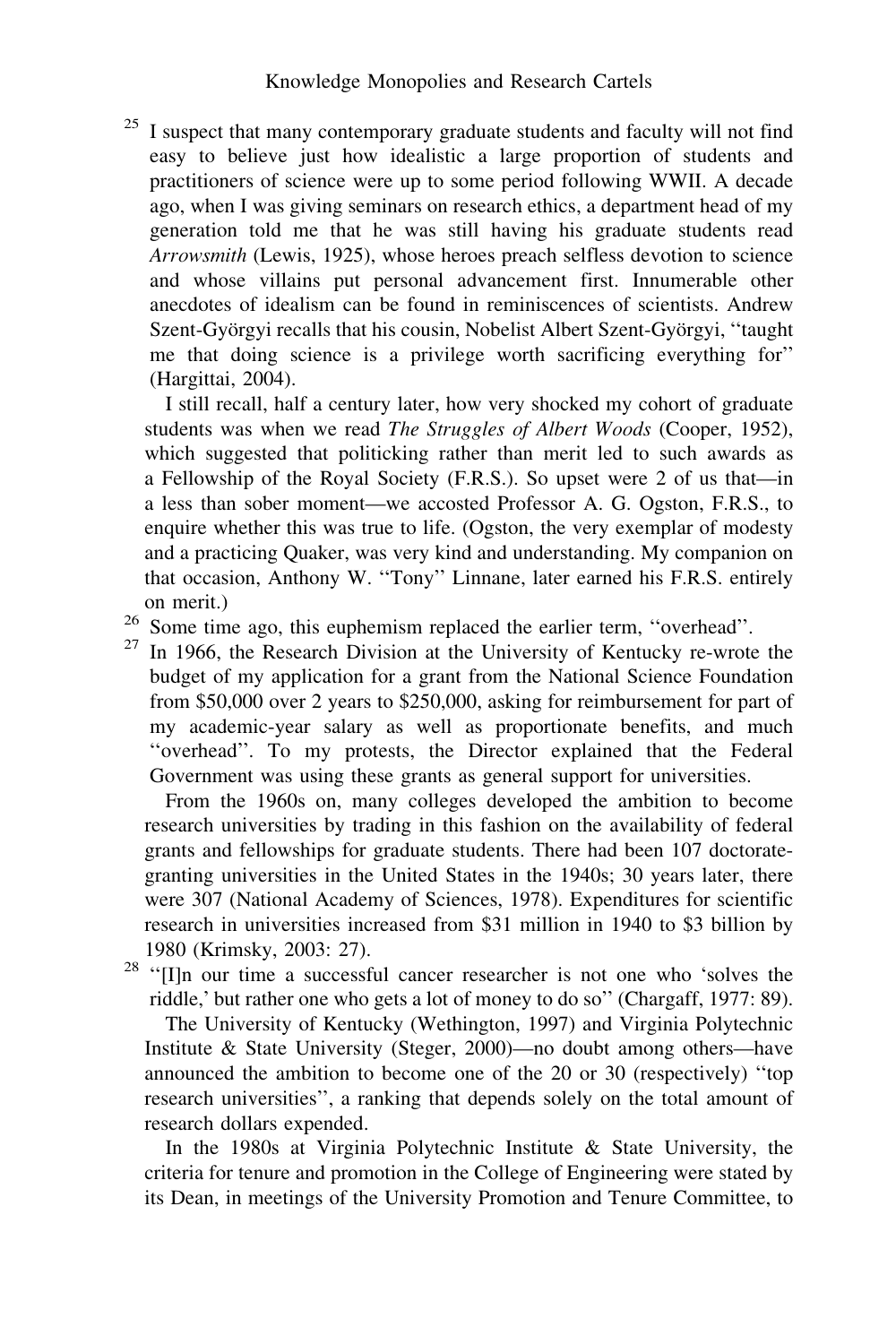be about \$100,000 annual research support from external sources for tenure, and about 3 times that amount for promotion to full professor.

- $29$  Elsewhere I plan to publish a detailed critique of the first World Bank report (CGCED, 2000) that I ever read. I was led to read others that proved to be of equally poor quality, unreliable as to data, interpretation, and citation of sources.
- <sup>30</sup> Root-Bernstein (1995a) found the period from infection by HIV to actual illness—that is, developing AIDS—to differ profoundly between different groups: 6 months for babies, 2 years for transplant recipients, 6 years for recipients of blood, 10 years for gay men and old severe hemophiliacs, 14 years for young severe hemophiliacs, more than 20 years for mild hemophiliacs. To compare with the UNAIDS guesstimate of  $9 \pm 1$  years, Root-Bernstein's numbers must have added to them the time from developing AIDS to death. That period is itself highly variable. Avoiding AZT and other anti-retroviral drugs, Michael Callen lived for 12 active years after being diagnosed with full-blown AIDS (Hodgkinson, 1996: 14), while Richard Berkowitz was still living 2 decades after his diagnosis (Berkowitz, 2003). For more on long-time survival in excellent health after diagnosis as HIVpositive, see Maggiore (2000).
- <sup>31</sup> As noted earlier, it is by no means easy nowadays to find competent reviewers without severe conflicts of interest. But institutions like the World Bank or UNAIDS give no indication that they even attempt to have their reports examined critically by outsiders before they are issued. It is not the sort of thing that bureaucracies do.
- <sup>32</sup> For instance, Fleischmann and Pons over cold fusion in 1989.
- <sup>33</sup> As shown by public-opinion polls, for instance http://www.americans-world. org/digest/global\_issues/global\_warming/gw\_summary.cfm. Accessed 13 July 2004.
- <sup>34</sup> See, for instance, the Science & Environmental Project (http://www.sepp.org/), whose president is S. Fred Singer, a distinguished environmental scientist.
- <sup>35</sup> A letter to this effect co-written by a couple of dozen well-known cosmologists was refused publication in Nature but was eventually published in New Scientist (2004). Mainstream dogma can pour scorn on such views simply by pointing out that "Nature refused to publish this letter", which most people would accept forthwith as casting grave doubt on the letter's credibility.
- <sup>36</sup> See http://www.virusmyth.net/aids/group.htm. Accessed 19 July 2004.
- <sup>37</sup> "Aid for HIV/AIDS Crisis in Africa: A strong majority supports US aid to address the problem of HIV/AIDS in Africa. An overwhelming majority considers the crisis quite serious and believes that it will effect [sic] Americans, thought [sic] the public is divided on whether it threatens US national security. About half of the public feels the US should do more to help, but strong majorities think other actors such as the Africans, pharmaceutical companies and the UN should do more. A majority feels the US should get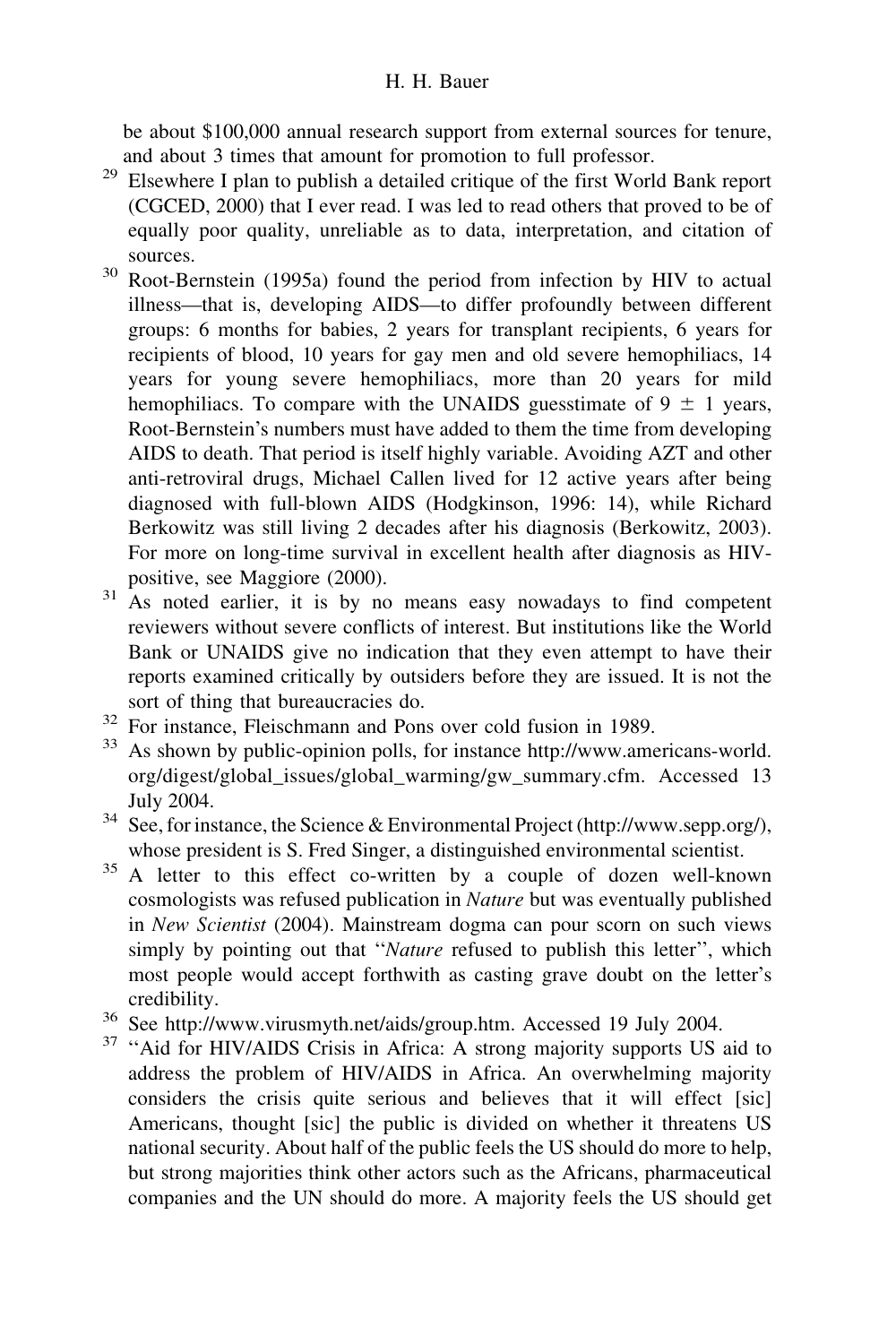involved in the problem of AIDS orphans''; http://www.americans-world.org/ digest/regional\_issues/africa/africa\_sum.cfm. Accessed 13 July 2004.

- <sup>38</sup> For example, on PRI International, often heard during August and September 2004 on AM 1260, Christiansburg (VA).
- <sup>39</sup> See http://www.piercelaw.edu/risk/vol4/spring/bibliography.htm: ''The Science Court: A Bibliography" by Jon R. Cavicchi. Accessed 19 July 2004.<br><sup>40</sup> "Ombudsman" implies independent and disinterested.
- 
- <sup>41</sup> A very real risk, as Robert Gallo explicitly warned journalist Celia Farber (Hodgkinson, 1996: 160, citing Lauritsen [1994]).

# Acknowledgements

I was helped immeasurably by constructive criticism and moral support from Patrick Huyghe and Sharon Begley as I was groping to bring together the various strands of my concerns. Further and valuable comments on various drafts came from Neville Hodgkinson, Joel Kauffman, and Joe Pitt. When I thought I had finished, Jim Collier set me straight and pointed me in the right direction.

### References

- Barber, B. (1961). Resistance by scientists to scientific discovery. Science, 134, 596–602.
- Barzun, J. (2000). From Dawn to Decadence: 500 Years of Western Cultural Life—1500 to the Present. HarperCollins.
- Bauer, H. H. (1986). The Enigma of Loch Ness: Making Sense of a Mystery. University of Illinois Press.
- Bauer, H. H. (1992). Scientific Literacy and the Myth of the Scientific Method. University of Illinois Press.
- Berkowitz, R. (2003). Stayin' Alive—The Invention of Safe Sex, a Personal History. Westview.
- Brainard, J. (2004). NIH calls for removal of grant-proposal reviewers who have conflicts of interest. Chronicle of Higher Education, 16 January, p. A22.
- Broad, W., & Wade, N. (1982). Betrayers of the Truth: Fraud and Deceit in the Halls of Science. Simon & Schuster.
- CGCED (Caribbean Group for Cooperation in Economic Development). (2000). HIV/AIDS in the Caribbean: Issues and Options—A Background Report. Report No. 20491-LAC, June. Human Development Sector Management Unit, Latin America and the Caribbean Region, The World Bank. Chargaff, E. (1977). Voices in the Labyrinth. Seabury.

Cooper, W. (1952). The Struggles of Albert Woods. Jonathan Cape.

- Crichton, M. (2003). Aliens cause global warming. Caltech Michelin lecture, January 17.
- Daily Telegraph. (2004). News bulletin: Global warming 'will pose asthma threat'. Daily Telegraph (UK), 21 June, p. 2.
- Hargittai, I. (2004). Albert Szent-Györgyi, remembered. Chemical Heritage 22 (#2, summer): 6–9, at p. 8.
- Harnad, S. (2000). The invisible hand of peer review. Exploit Interactive, Issue 5, April; available at: www.exploit-lib.org/issue5/peer-review/. Accessed 1 September 2004.
- Hensley, S. (2004). Bleeding cases rise with use of Cox-2 drugs. Wall Street Journal, 11 June, pp. B1, 2. Hodgkinson, N. (1996). AIDS—The Failure of Contemporary Science. Fourth Estate.
- Hook, E. B. (Ed). (2002). Prematurity in Scientific Discovery: On Resistance and Neglect. University of California Press.
- Kauffman, J. M. (2000). Should you take aspirin to prevent heart attack? *Journal of Scientific* Exploration, 14, 623–641.
- Kauffman, J. M. (2004). Bias in recent papers on diets and drugs in peer-reviewed medical journals. Journal of American Physicians & Surgeons, 9, 11–14.
- Knight, D. (1986). The Age of Science. Basil Blackwell.